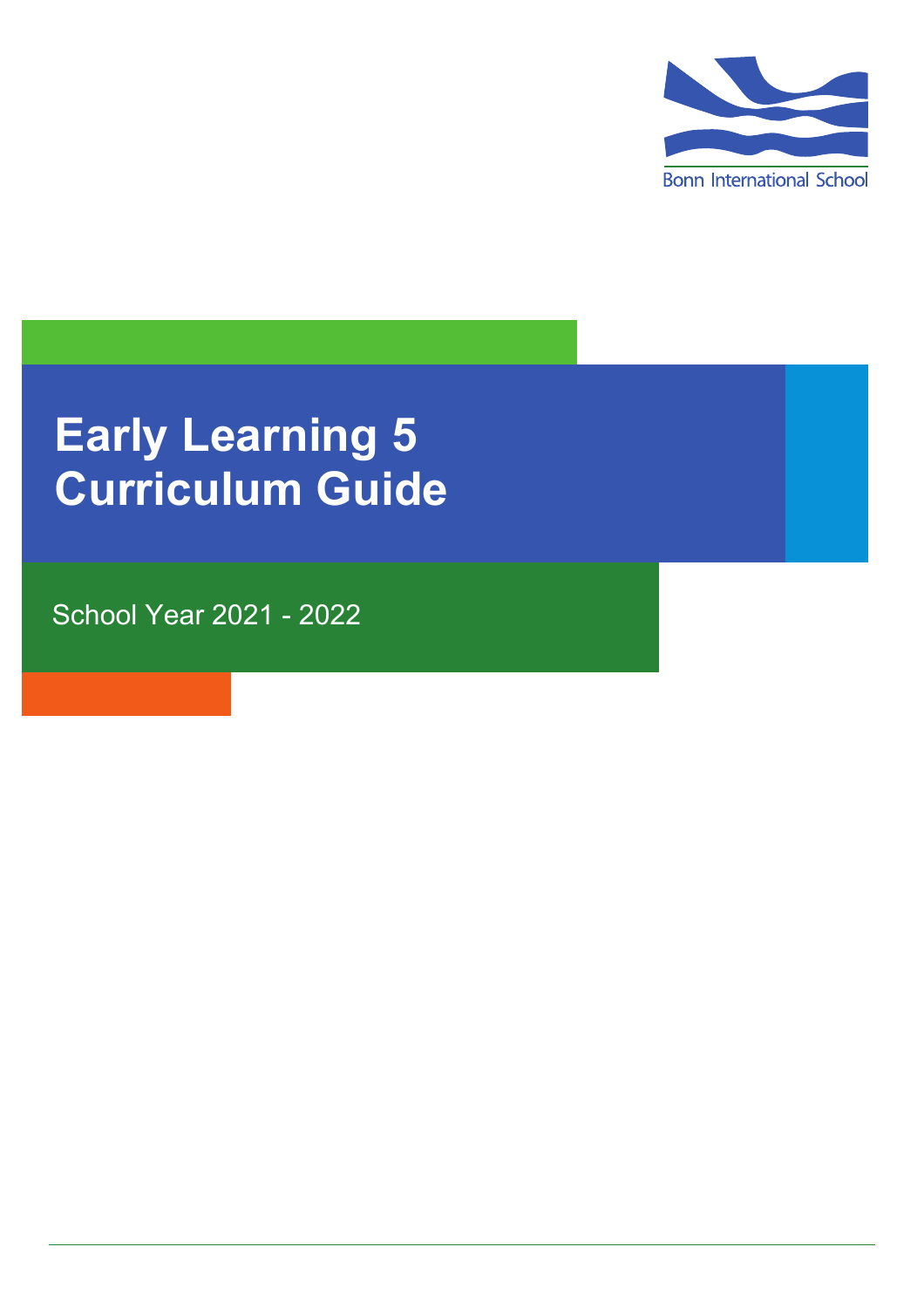

As an International Baccalaureate (IB) World School, we at Bonn International School are committed to the Primary Years Programme (PYP). This is the IB programme designed for students aged 3–12 years. At BIS, students are in the PYP from Early Learning until Grade 5. The PYP is the best preparation for the IB programmes that follow, the Middle Years Programme (MYP) in Grades 6 - 10 and the Diploma Programme (DP) in Grades 11 and 12.

The PYP is an international curriculum framework, based on best practice and research from around the world. The programme focuses on the development of the whole child, both in the classroom and in the world outside. We challenge students to excel in their learning and in their personal growth, and we aim to inspire in them a quest for learning throughout life.

# **Learning in the PYP is:**

*Inquiry-based:* We believe children learn best through structured, purposeful inquiry. Students are expected to play an active role in, and take responsibility for their own learning. Students are encouraged to ask questions, investigate and find ways to answer these questions, and to sustain this enjoyment of learning throughout life.

*Collaborative:* Learning is a social endeavour, and there is great emphasis on sharing, group work and collaboration at our school. Students learn to communicate well, to encourage each other, and to develop an open mind so they can learn from each other.

*Differentiated:* The learner is at the heart of our curriculum framework. Children come to school with a range of experiences, backgrounds and prior knowledge. Teachers in the PYP aim to design learning to suit children at all different levels of competence or experience, providing support for those who need it, and extensions for those who need more challenge.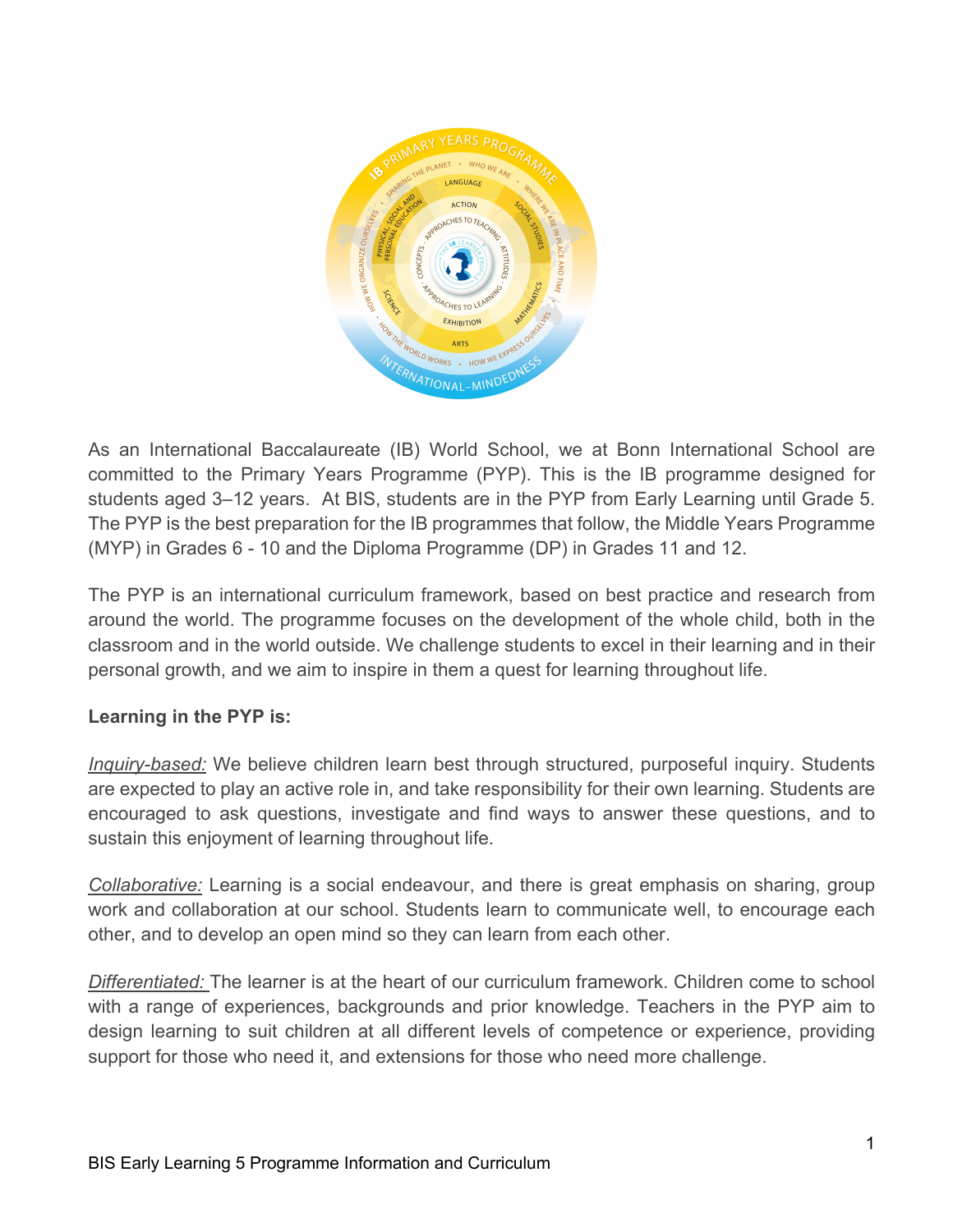*Concept-driven:* Students spend their time at school exploring and learning about important concepts that have relevance in their own lives, and that they can transfer to other contexts. Our aim is to develop students' understanding of big ideas, not just their knowledge or skills.

#### **The Learner Profile Attributes**

International mindedness is defined by the IB in the attributes of the Learner Profile. The PYP curriculum design supports students in developing these attributes, which are actively modeled by all members of our learning community. The Learner Profile attributes help develop internationally minded people. We want our learners to become:

#### Inquirers:

We nurture our curiosity, developing skills for inquiry and research. We know how to learn independently and with others. We learn with enthusiasm and sustain our love of learning throughout life.

#### Knowledgeable:

We develop and use conceptual understanding, exploring knowledge across a range of disciplines. We engage with issues and ideas that have local and global significance.

#### Thinkers:

We use critical and creative thinking skills to analyze and take responsible action on complex problems. We exercise initiative in making reasoned, ethical decisions.

#### Communicators:

We express ourselves confidently and creatively in more than one language and in many forms. We collaborate effectively, listening carefully to the perspectives of other individuals and groups.

#### Principled:

We act with integrity and honesty, with a strong sense of fairness and justice, and with respect for the dignity and rights of people everywhere. We take responsibility for our actions and their consequences.

#### Open-minded:

We critically appreciate our own cultures and personal histories, as well as the values and traditions of others. We seek and evaluate a range of points of view, and we are willing to grow from the experience.

#### Caring:

We show empathy, compassion and respect. We have a commitment to service, and we act to make a positive difference in the lives of others and in the world around us.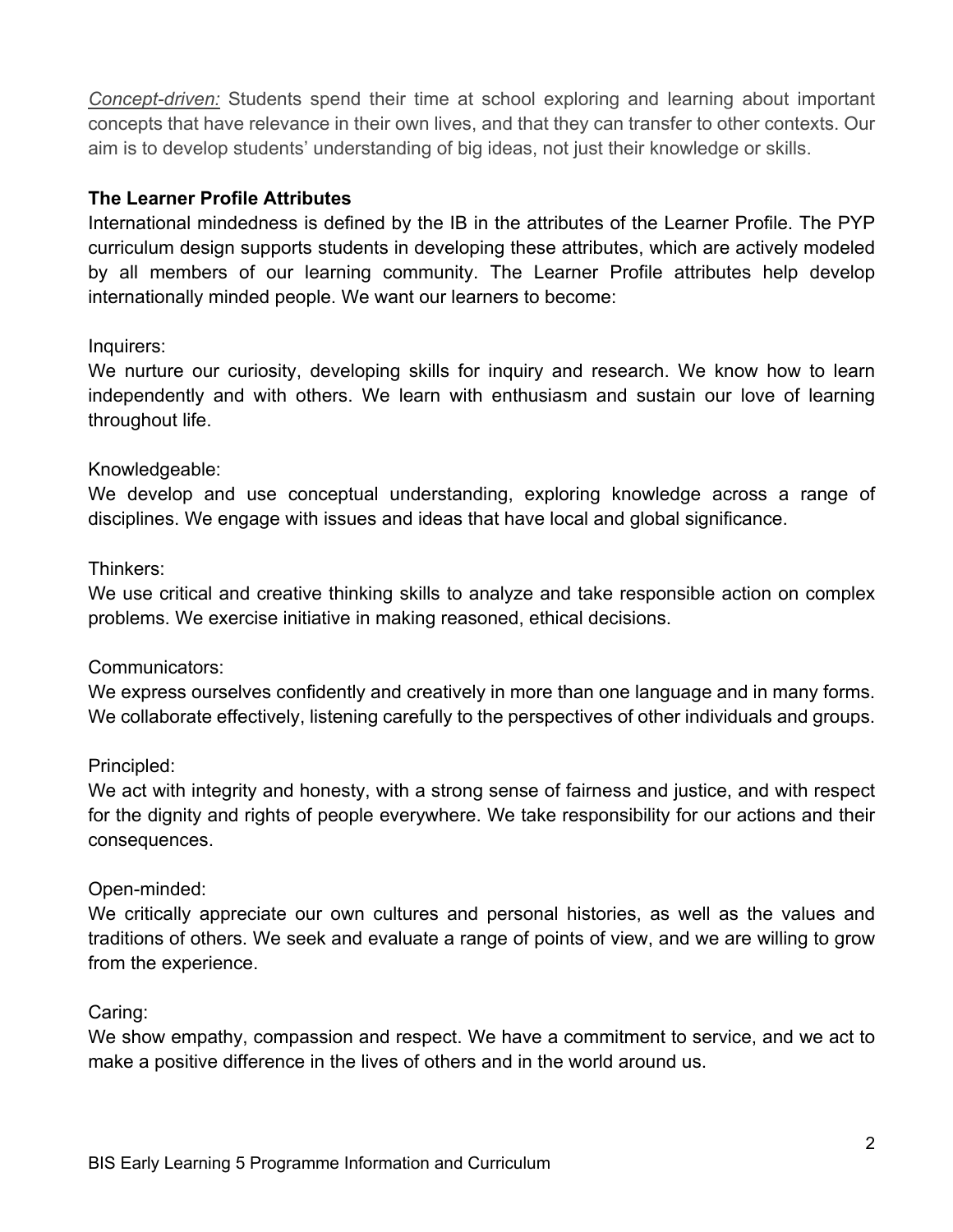## Risk-Takers:

We approach uncertainty with forethought and determination; we work independently and cooperatively to explore new ideas and innovative strategies. We are resourceful and resilient in the face of challenges and change.

#### Balanced:

We understand the importance of balancing different aspects of our lives — intellectual, physical, and emotional — to achieve well-being for ourselves and others. We recognize our interdependence with other people and with the world in which we live.

#### Reflective:

We thoughtfully consider the world and our own ideas and experience. We work to understand our strengths and weaknesses in order to support our learning and personal development.

#### **Concepts**

Our aim is for students to develop an understanding of big concepts, to explore these concepts in different ways, and to be able to apply their understanding of these concepts to new and unfamiliar situations. Our Units of Inquiry are organized in such a way that they offer opportunities for students to explore the **PYP key concepts** multiple times and in lots of ways throughout the PYP. These key concepts are:

Form (what is it like?) Function (how does it work?) Change (how is it changing?) Connection (how is it connected to other things?) Causation (why is it like it is?) Responsibility (what is our responsibility?) Perspective (what are the points of view?)

## **Approaches to Learning**

Students develop a range of transdisciplinary skills throughout the PYP. These skills are divided into the following sets of skills:

*Communication skills Social skills Self-management skills Research skills Thinking skills*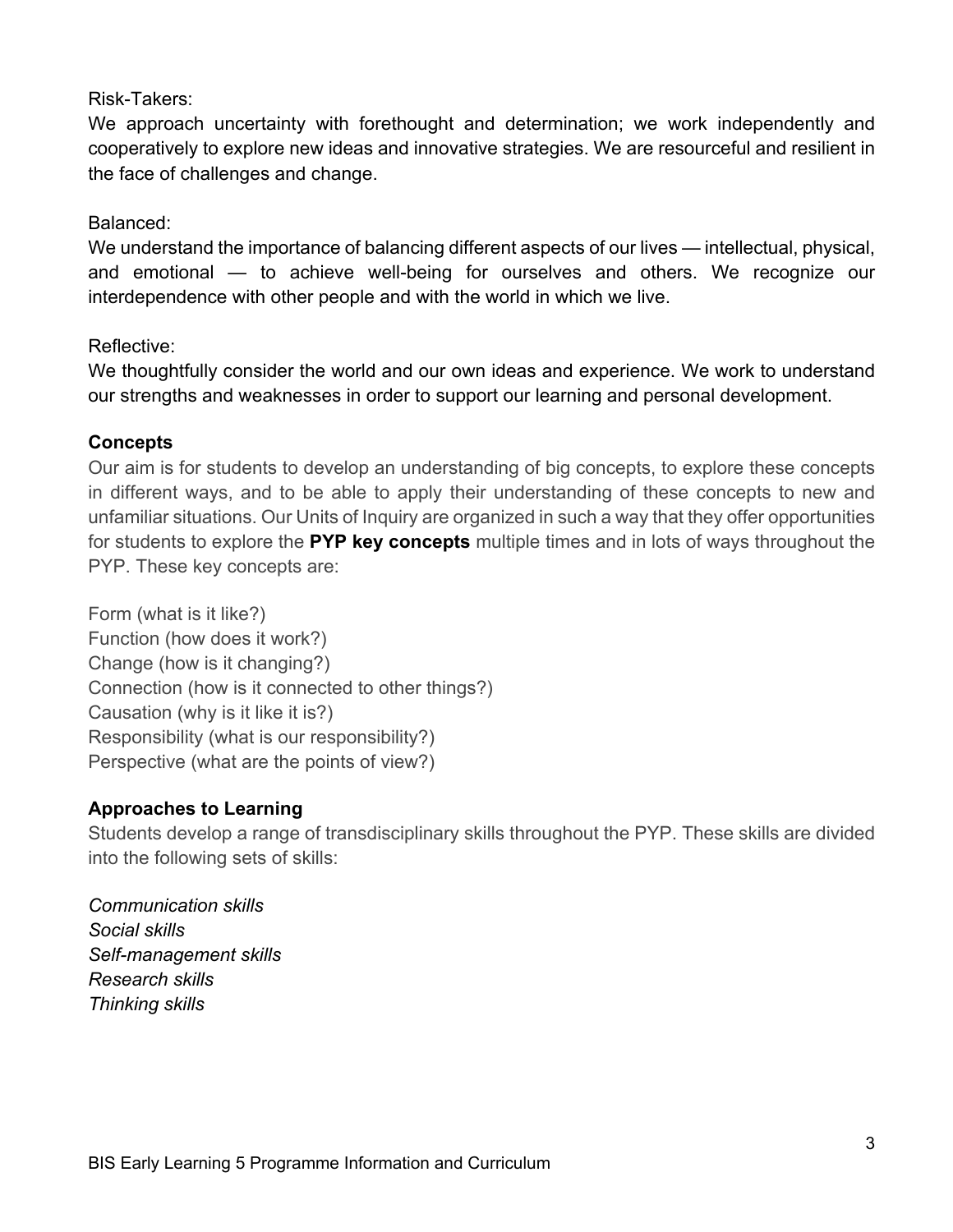# **Action**

We believe that real learning will lead to some action or some change in attitude or thinking. Once something is learned and fully understood, it will lead to action of some kind. Student action in the PYP can be big or small, happen at school or at home, and will develop over time. Examples of student action might be: including more people on the playground, choosing healthy foods, trying a new activity, turning off the lights when leaving a room, and lots more.

# **Early Learning Philosophy at BIS**

Students in Early Learning 5 learn through "Continuous Provision" in a mixed age setting. They are provided with learning opportunities that enable them to learn independently as well as with adult support and through short sessions of direct instruction. The areas of provision are based on the needs of the students and linked to assessment.

## **The key aspects are:**

**Flexible learning spaces:** We have two classrooms, a room for movement and an outdoor learning space available. This provides flexibility to organize the learning environment in different ways around the needs and interests of the children. This also offers opportunity for a variety of activities for the development of large motor skills.

When you walk through the rooms you will see:

- 1- a construction area
- 2- an expressive arts area
- 3- a gathering area where we meet in the morning and at the end of the day for circle time
- 4- a role play area
- 5- a table area used for snack, literacy and numeracy activities
- 6- an outdoor learning space with a sand area, water play, and structures for motor skills

**Flexible grouping:** Although each teacher has an assigned group of students for assessment and communication purposes, throughout the day, students group together based on learning needs, interests and developmental levels.

**Starting together:** We start each morning in assigned classes, which helps to develop social skills and a strong sense of community. This also helps with establishing clear routines.

**Direct instruction:** There are times when children are grouped for short periods of time to allow for direct instruction of Phonics (Letters and Sounds), Literacy and Mathematics (New Zealand Maths).

**Child-directed learning:** For parts of the day, the children are able to access all the different learning areas and resources, including the outdoor space. The adults facilitate their learning, observe and assess, and reinforce the skills that are taught during direct instruction.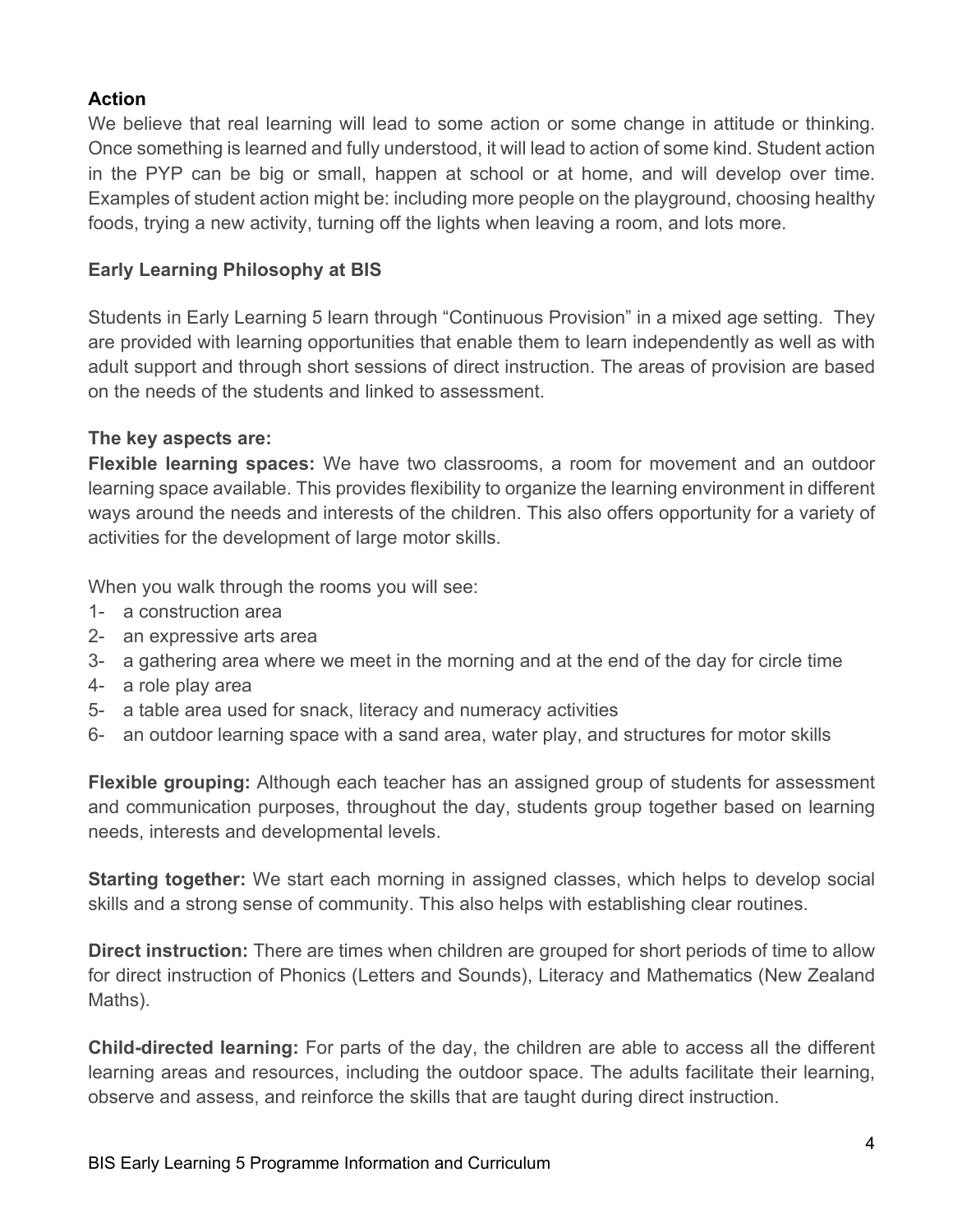**On-going assessment**: Adults track how children are using the different learning spaces to ensure that all children get everything that they need, and monitor the children to ensure children's welfare and safety.

#### **Why do we use this approach to learning?**

We know that young children learn and develop at very different rates and times. Using Continuous Provision allows for the learning to be differentiated and to match each student's emotional, language and physical needs. In addition, CP requires on-going use of the English language, promotes interactions between children with different interests, ability, language competency, ideas, thoughts, values, and backgrounds.

CP creates an environment that is challenging, stimulating and engaging and where children can build skills to become independent and competent as learners. Most importantly, CP promotes inquiry based-learning through play-based activities.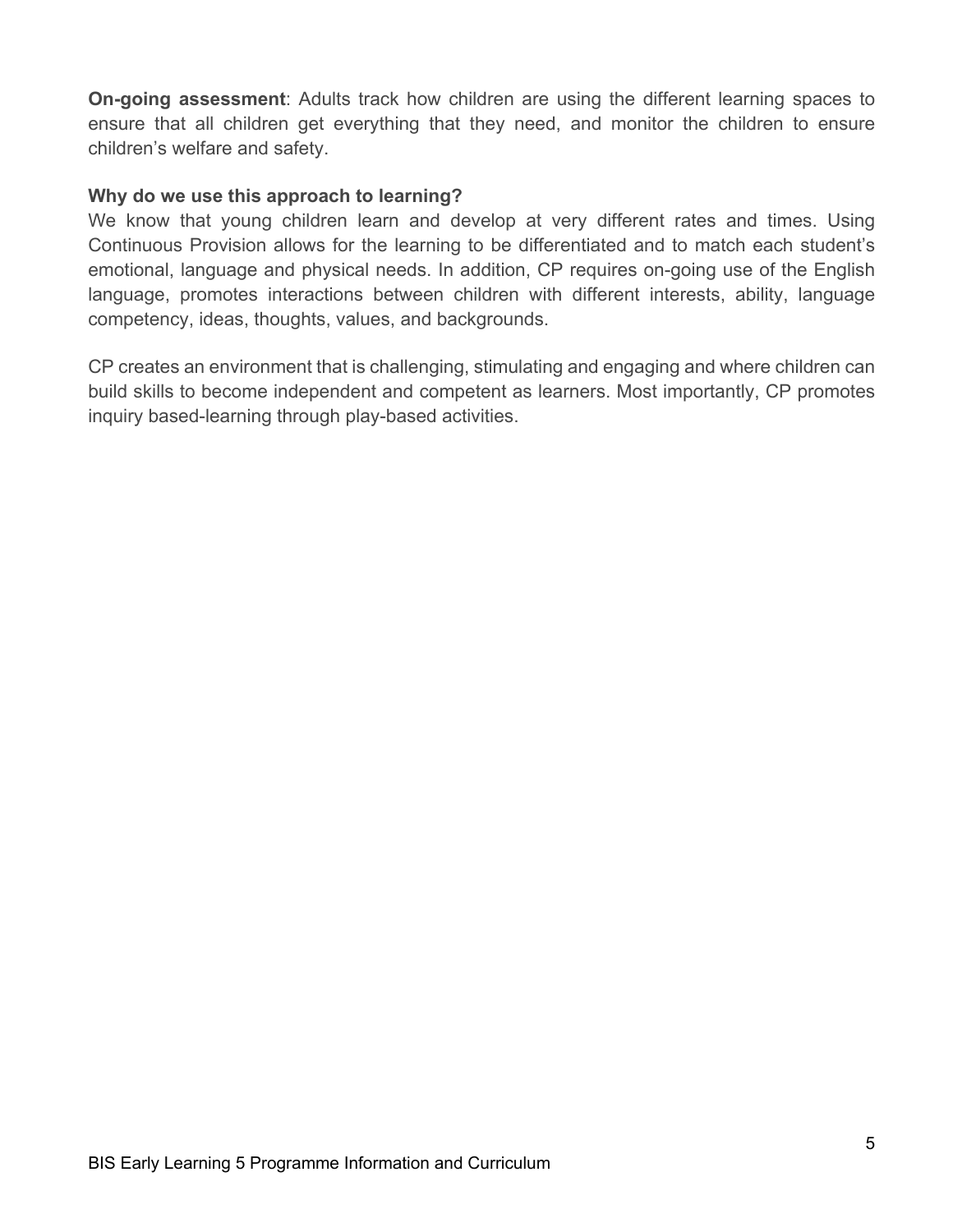## **The Programme of Inquiry**

Each school year, EL 5 students explore six different 'Units of Inquiry'. Two of the units are yearlong inquiries. The units are designed to be relevant, significant, engaging and challenging, as well as developmentally appropriate. Our units provide the context for much of the learning in Language and Mathematics, as well as all content within Science and Social Studies. Units of Inquiry are transdisciplinary and, where appropriate and authentic, connections are also made between the units and other curriculum areas such as Music, Visual Arts, German and PE.

| Who we are<br>An inquiry into the nature of<br>the self; beliefs and values;<br>personal, physical, mental,<br>social and spiritual health;<br>human relationships including<br>families, friends, communities,<br>and cultures; rights and<br>responsibilities; what it means<br>to be human.     | Where we are in place and<br>time<br>An inquiry into orientation in place<br>and time; personal histories;<br>homes and journeys; the<br>discoveries, explorations and<br>migrations of humankind; the<br>relationships between and the<br>interconnectedness of individuals<br>and civilizations, from local and<br>global perspectives. | How we express ourselves<br>An inquiry into the ways in which<br>we discover and express ideas,<br>feelings, nature, culture, beliefs<br>and values; the ways in which<br>we reflect on, extend and enjoy<br>our creativity; our appreciation of<br>the aesthetic.                       |
|----------------------------------------------------------------------------------------------------------------------------------------------------------------------------------------------------------------------------------------------------------------------------------------------------|-------------------------------------------------------------------------------------------------------------------------------------------------------------------------------------------------------------------------------------------------------------------------------------------------------------------------------------------|------------------------------------------------------------------------------------------------------------------------------------------------------------------------------------------------------------------------------------------------------------------------------------------|
| <b>Central idea</b><br>Understanding who we are as<br>individuals and as a<br>community empowers us to<br>grow as learners.<br>Lines of Inquiry:<br>What it means to be<br>me<br>The similarities and<br>differences of those<br>around me<br>Solving problems<br>respectfully and with<br>dignity | <b>Central idea</b><br>Reflecting on personal histories<br>allows planning for future growth.<br>Lines of Inquiry:<br>How people change over<br>time<br>How experiences affect<br>growth<br>Reflecting on learning for<br>growth                                                                                                          | <b>Central idea</b><br>Stories can be told in different<br>ways and for many different<br>purposes.<br>Lines of Inquiry:<br>Different types of stories<br>The ways in which<br>stories can be told<br>How storytellers use their<br>$\bullet$<br>voice and body to<br>express themselves |

#### **Early Learning 5 Units of Inquiry 2021-2022**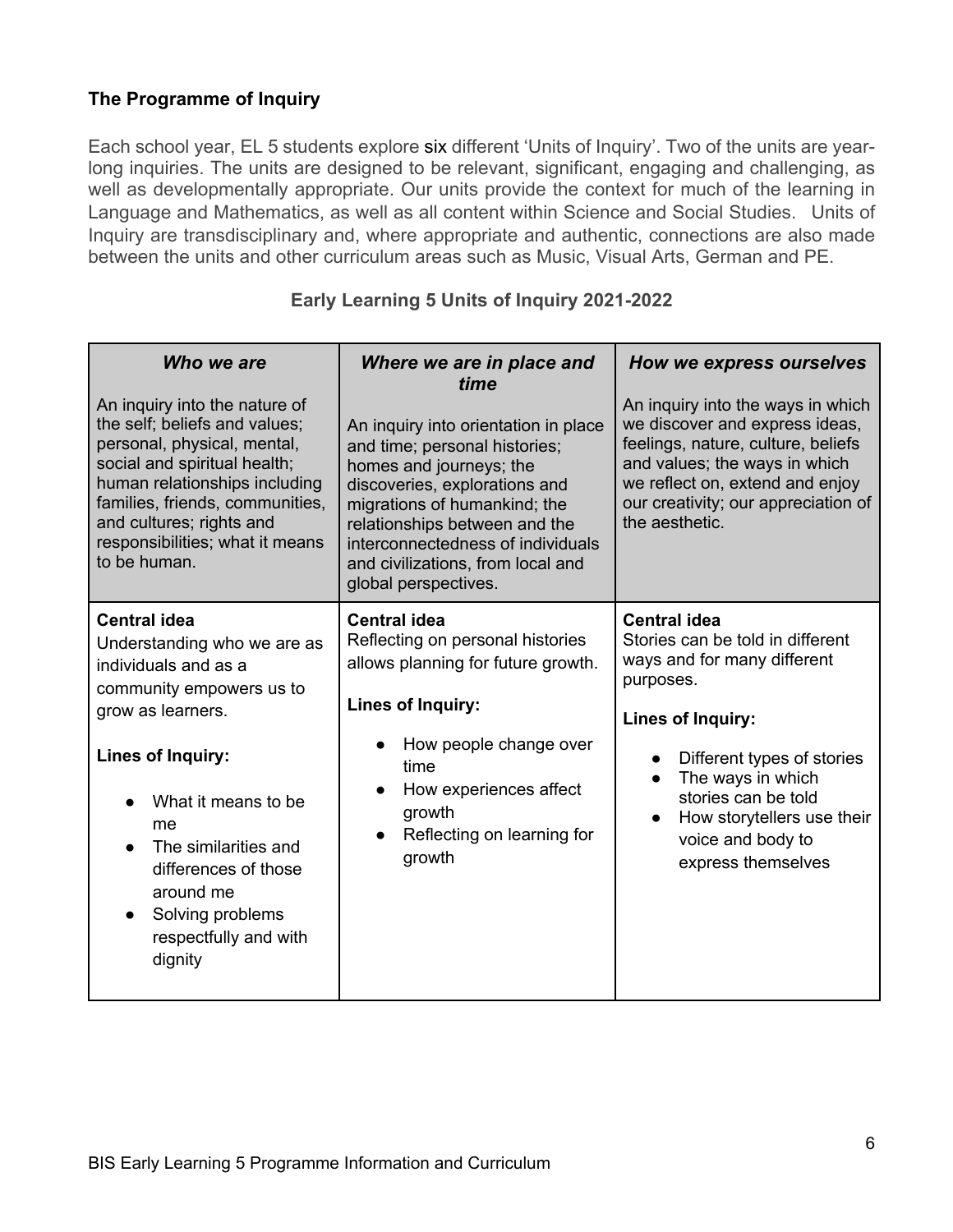| How the world works                                                                                                                                                                                                                                                                                                        | How we organize ourselves                                                                                                                                                                                                                          | <b>Sharing the planet</b>                                                                                                                                                                                                                                                              |
|----------------------------------------------------------------------------------------------------------------------------------------------------------------------------------------------------------------------------------------------------------------------------------------------------------------------------|----------------------------------------------------------------------------------------------------------------------------------------------------------------------------------------------------------------------------------------------------|----------------------------------------------------------------------------------------------------------------------------------------------------------------------------------------------------------------------------------------------------------------------------------------|
| An inquiry into the natural<br>world and its laws; the<br>interaction between the natural<br>world (physical and biological)<br>and human societies; how<br>humans use their<br>understanding of scientific<br>principles; the impact of<br>scientific and technological<br>advances on society and on<br>the environment. | An inquiry into the<br>interconnectedness of human-<br>made systems and communities;<br>the structure and function of<br>organizations; societal decision-<br>making; economic activities and<br>their impact on humankind and<br>the environment. | An inquiry into rights and<br>responsibilities in the struggle to<br>share finite resources with other<br>people and with other living<br>things; communities and the<br>relationships within and between<br>them; access to equal<br>opportunities; peace and conflict<br>resolution. |
| <b>Central idea</b><br>We explore and understand<br>the world around us using our<br>senses.<br>Lines of Inquiry:                                                                                                                                                                                                          | <b>Central idea</b><br>People work together to create a<br>successful community.<br>Lines of Inquiry:                                                                                                                                              | <b>Central idea</b><br>How we use resources can<br>impact our environment and<br>communities.                                                                                                                                                                                          |
| How we experience the<br>world<br>Using our senses to<br>discover<br>The challenges that people<br>live with when senses are<br>impaired                                                                                                                                                                                   | Roles and responsibilities<br>$\bullet$<br>of community members<br>Ways we can work<br>$\bullet$<br>together<br>How decisions are made<br>$\bullet$<br>in our class community                                                                      | Lines of Inquiry:<br>The resources we use in<br>our lives<br>The way we use the<br>$\bullet$<br>resources has an impact<br>Our responsibility when<br>$\bullet$<br>using resources                                                                                                     |

## **Languages**

English is our shared language of instruction and communication. In a PYP school the focus is not just on learning language in isolation, but also on the application of language skills across the subject areas and throughout the Programme of Inquiry. Some language is taught as 'standalone', while other aspects of language are taught in the context of our Units of Inquiry. We believe students learn best when they have opportunities to learn within meaningful contexts, and when the teaching is in response to students' needs, interests and previous experiences. Students at BIS come from a wide range of language and cultural backgrounds, which we view as a major asset to our learning community.

In a PYP language classroom:

- Students and teachers appreciate language diversity
- All students feel supported in taking risks in language learning
- There are close connections with the Media Centre, other classrooms and single subject teachers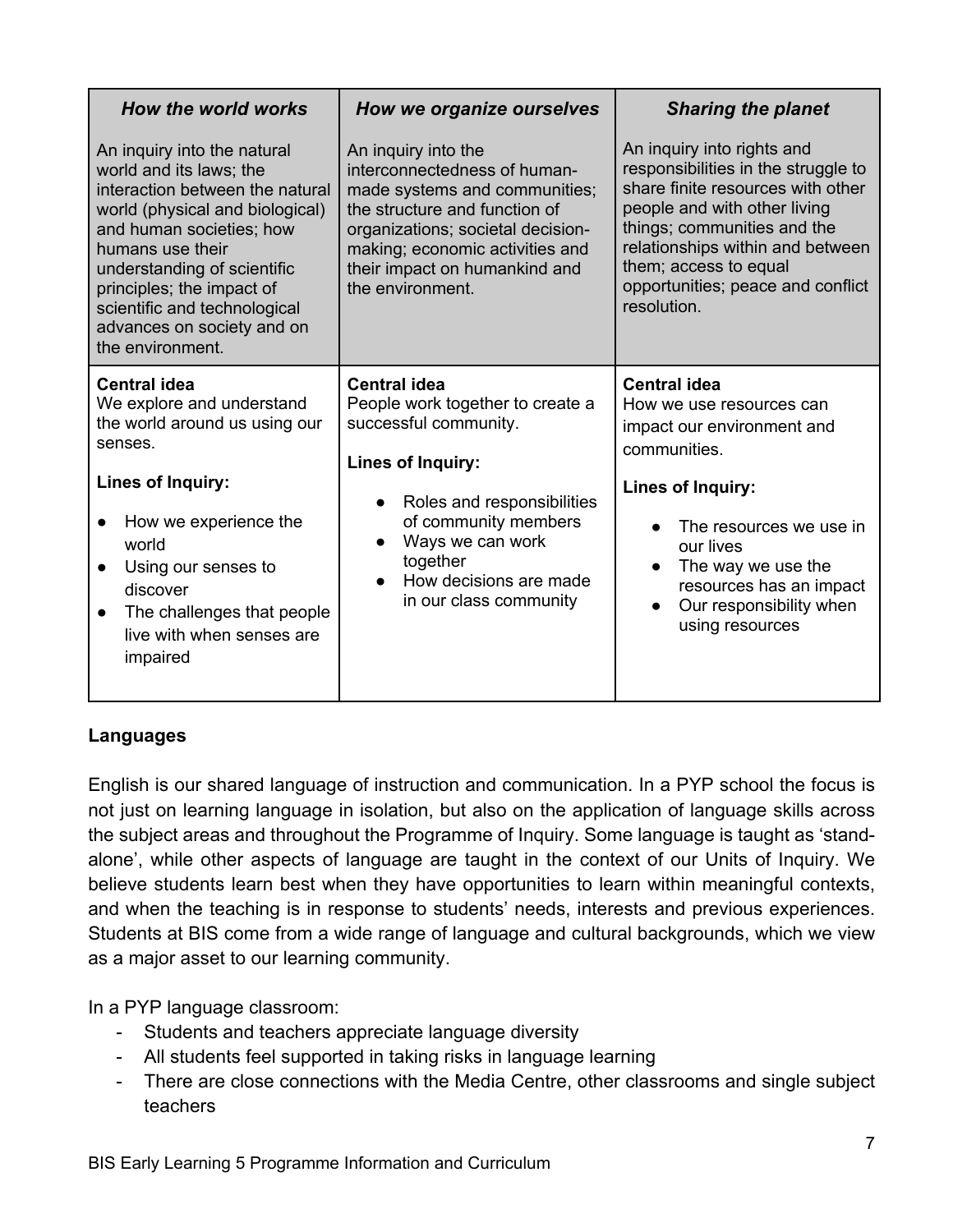- Students connect to the broader world through technology
- Students have many opportunities to engage with high-quality literature

Students develop skills in the following strands of language learning:

- Written Language: Reading and Writing
- Oral Language: Listening and Speaking

Our English programme encompasses a readers' and writers' workshop model, as well as offering opportunities to develop speaking and listening skills within an integrated programme.

Students develop skills and understandings across the four areas of language learning.

| Reading                   | People read for different purposes<br>• Print can tell us about real and imagined worlds<br>Illustrations convey meaning<br>$\bullet$<br>The sounds of spoken language can be represented visually<br>There are established ways for setting our print and organizing books<br>$\bullet$<br>Consistent ways of recording words or ideas enable members of a<br>community to communicate                                   |
|---------------------------|---------------------------------------------------------------------------------------------------------------------------------------------------------------------------------------------------------------------------------------------------------------------------------------------------------------------------------------------------------------------------------------------------------------------------|
| Writing                   | Writing conveys meaning<br>People write to tell about their experiences, ideas and feelings<br>Everyone can express themselves in writing<br>The sounds of spoken language can be represented visually (letters,<br>symbols, characters)<br>Consistent ways of recording words or ideas enable members of a language<br>community to understand each other's writing<br>We write in different ways for different purposes |
| Speaking and<br>Listening | Spoken words connect us with others<br>People listen and speak to share thoughts and feelings<br>People ask questions to learn from others<br>People community using different languages<br>Everyone has the right to speak and be listened to                                                                                                                                                                            |

*Readers and Writers Workshop:*

We introduce the students to many of the components of the Readers and Writers Workshop model, based on the resources developed by the Columbia University Teacher's College Reading and Writing Project. It allows for teachers to teach specific skills and for students to have lots of time to practice and apply the skills taught. The workshop model also allows teachers to support and challenge all students, no matter their level of competence.

#### *Phonics:*

We work with the phonics programme 'Letters and Sounds' to help children develop their phonetic awareness. Phonics is taught daily across Early Learning.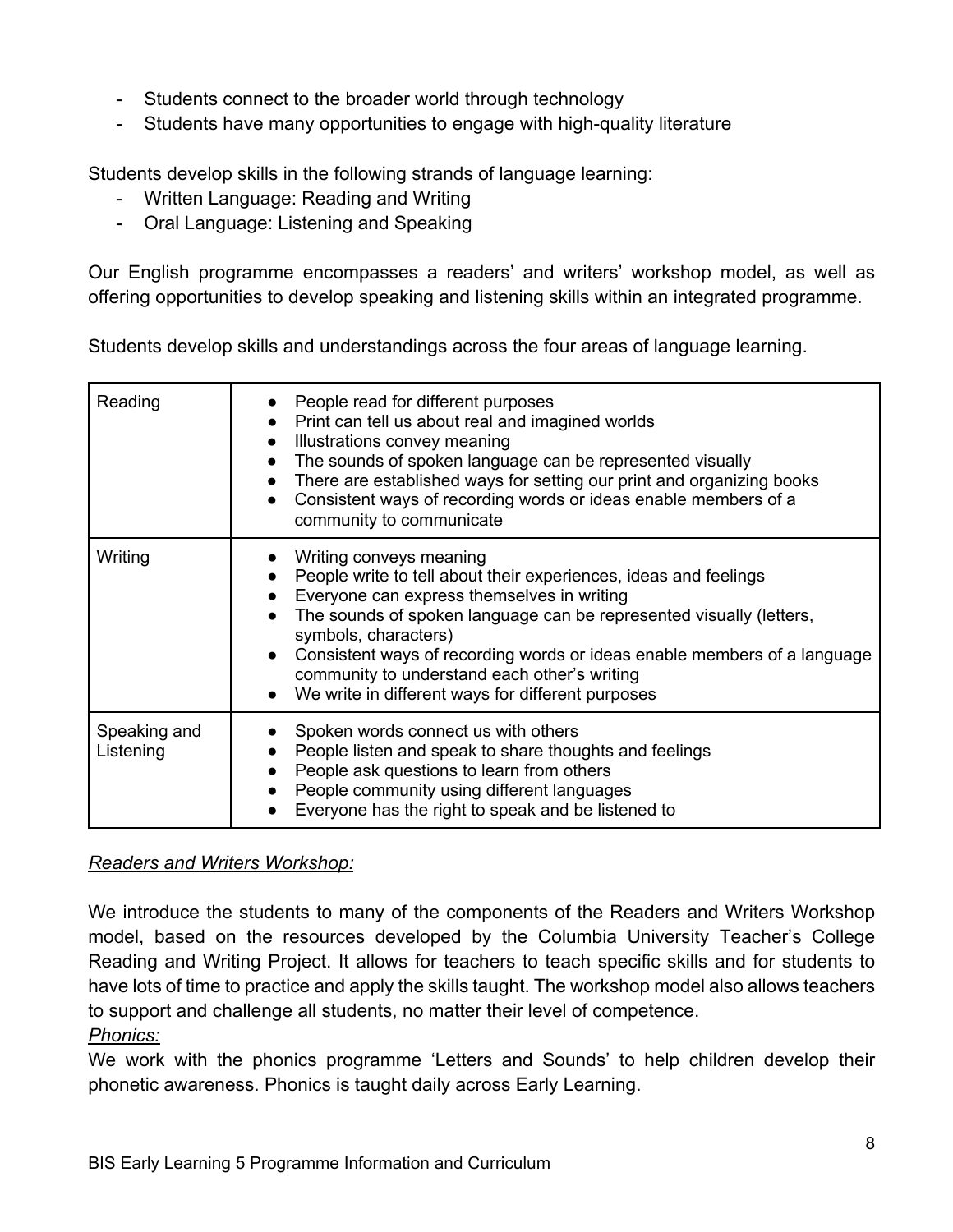## *German*

EL 5 students have seven sessions of German every two weeks. These sessions link closely with the homeroom Units of Inquiry. We use stories, role play and different activities to provide beginners with the basics of German, and to enrich and extend the German language of children with German as a mother tongue.

## **Mathematics**

The aim of our Mathematics Programme is to develop students into confident mathematical thinkers, with a sound knowledge of numbers and the creativity to apply this knowledge to solve problems in many ways. Our main resource for teaching Mathematics is the New Zealand Numeracy Framework, an inquiry-based model for teaching mathematics. This framework involves a clear outline of progression in number knowledge and strategies, as well as rigorous assessment tools for tracking students' development. Mathematics lessons are usually differentiated, with students working on a variety of tasks in various different flexible groupings, in order to challenge and support all students, regardless their level of competency or experience. For more information on the NZ Numeracy Framework, you can go to this website: http://nzmaths.co.nz/families. Please note that EL5 at BIS is the equivalent of Year 1 in New Zealand.

The different strands of Mathematics are:

- Numbers (addition and subtraction, multiplication and division, proportion and ratios)
- Geometry and Measurement
- Statistics and Probability

In EL5, students work within the Number Strand for about 70/80% of the Mathematics teaching time. Students in EL5 typically work through Stages 2 and 3 of the Numeracy Framework. Specific outcomes in Stages 2 and 3 are:

## Number Knowledge

- Instantly recognize patterns to 5, including number patterns-
- Identify all the numbers in the range 0-20 (at least)
- Say the forwards and backwards number word sequence in the range 0-20 (at least)
- Order the numbers in the range 0-20 (at least)
- Instantly recognize patterns to 10 including finger and tens frame patterns, and doubles
- Recall facts within 5 and doubles to 10

## Number Strategies

- Solve addition problems to 20 by joining sets and counting all the objects
- Solve addition problems to 20 by counting all the objects in their head
- Solve subtraction problems to 20 by separating sets and counting all the objects
- Solve subtraction problems to 20 by counting all the objects in their head
- Count up to 50 objects by grouping the objects in tens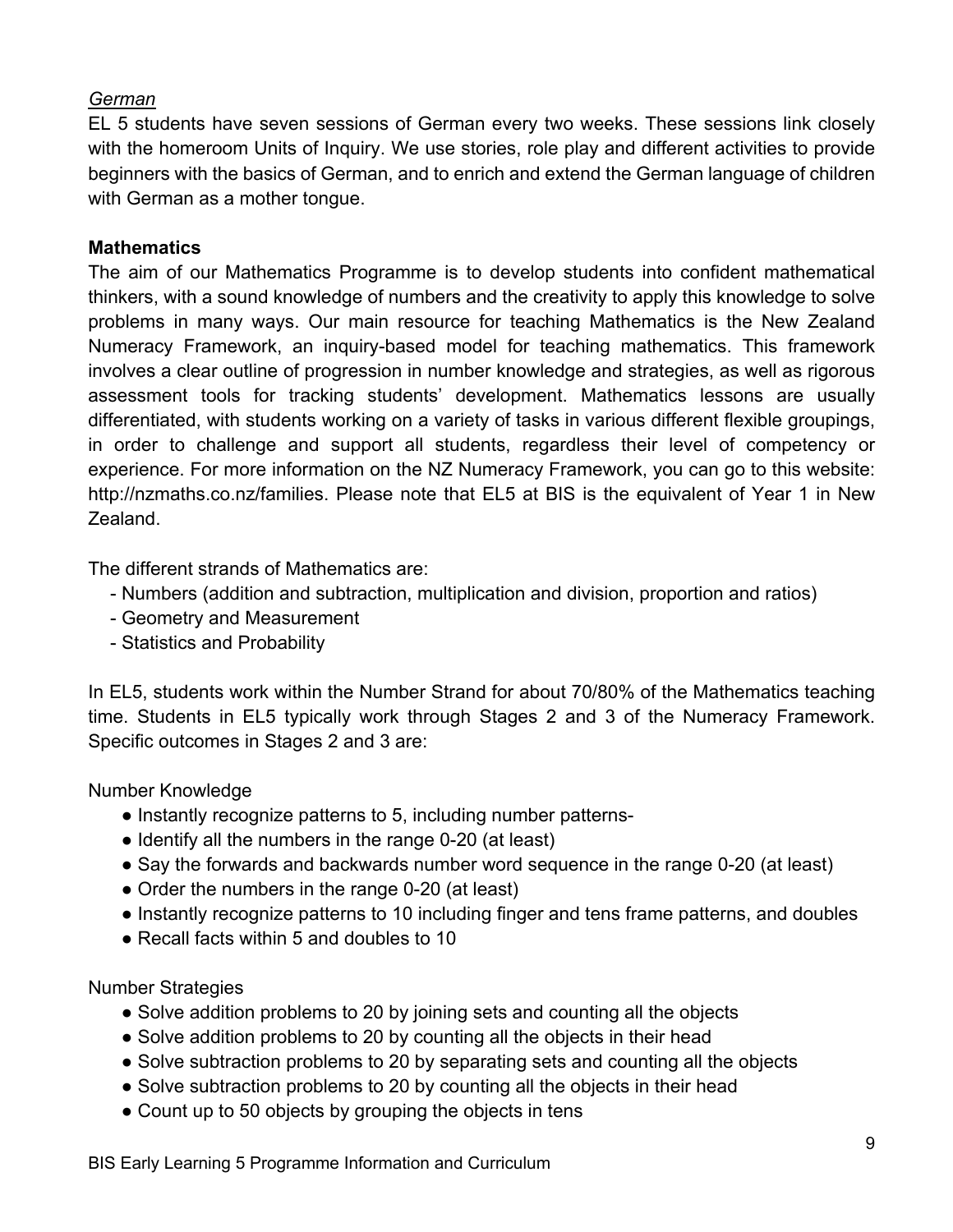- Solve addition and subtraction problems with decade numbers by counting tens in their heads
- Find halves and quarters of sets, regions and objects by sharing

#### Geometry in EL5:

- Identify 2D shapes by name (triangle, square, oblong, circle, oval, pentagon, hexagon and diamond)
- Classify 2D shapes according to how many sides they have
- Use the language 'side' and 'corner' in describing shapes
- Describe shape attributes in their own language
- Describe where objects are using the language of position
- Give and follow instructions using the language of position and direction
- Identify lines of symmetry in objects
- Make patterns which have line symmetry
- Describe line symmetry in their own words

Measurement in EL5:

- Compare lengths from the same starting point
- Use materials to make a long or a short construction
- Use materials to compare large and small areas
- Compare the length of two objects
- Select objects which are about the same length as a given object
- Order three or more objects by length
- Compare a group of objects by length
- Measure length with non-standard units
- Use measuring language to compare length, width and height
- Push, pull, lift and handle objects in order to become aware of mass
- Compare 2 masses by pushing and lifting
- Pack materials and fill containers
- Pour liquids from and into containers
- Compare the volume of two containers by packing or pouring
- Order the volume of three or more containers by packing or pouring
- Recognize that an amount of liquid stays the same when poured into a container of a different shape
- Use non-standard volume units to fill a container and count the number used
- Build with blocks and count the number of blocks used
- Compare and order volumes of containers using non-standard volume units
- Sequence events within a day
- Describe a duration as long or short
- Name and order the days of the week
- Describe objects as hot or cold
- Describe the day as hot or cold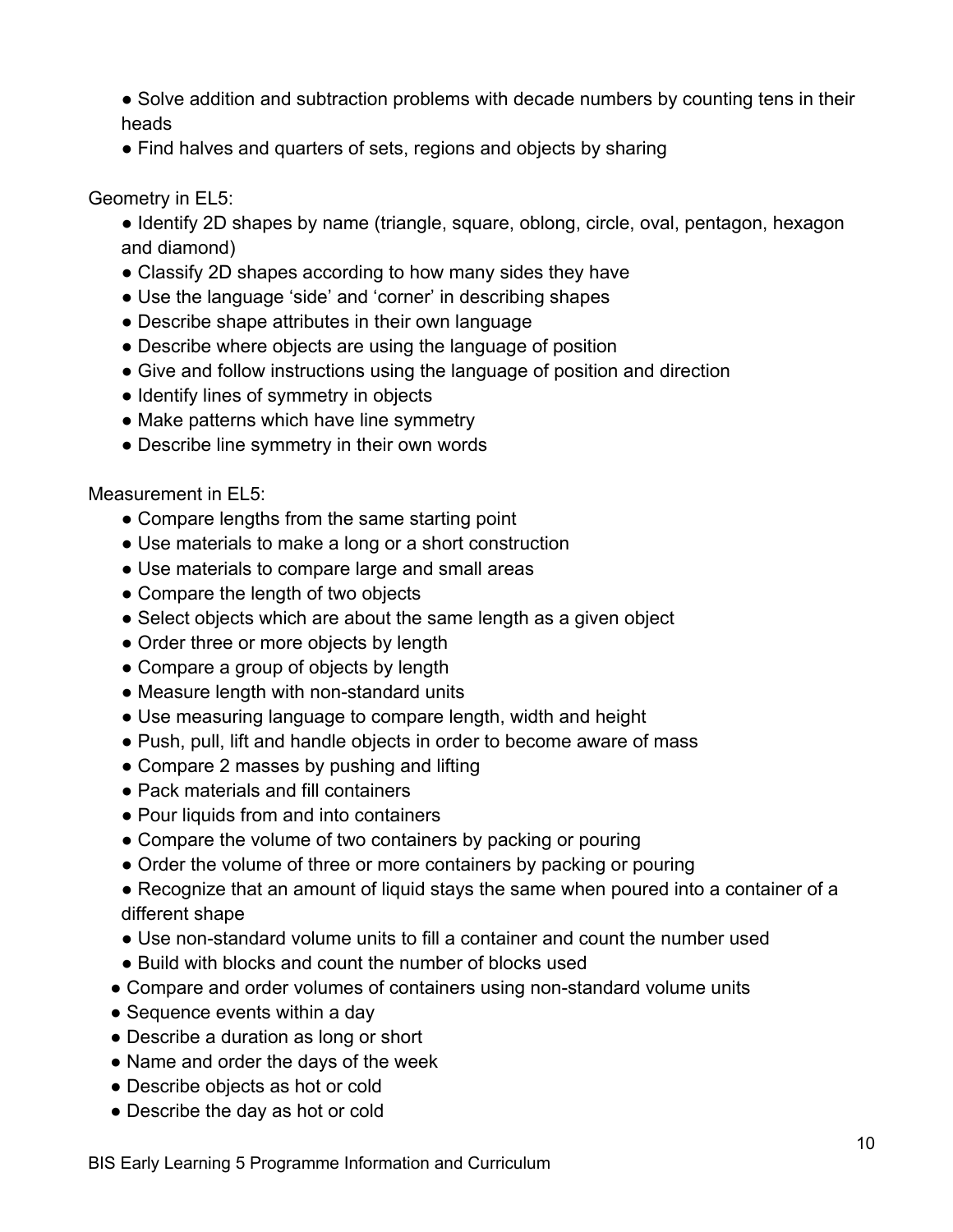- Compare the temperature of two objects
- Order a group of 2 or more objects by temperature

# **Personal, Social and Physical Education (PSPE)**

# *Personal and Social Education*

The development of a student's well-being is addressed in all areas of the PYP curriculum. Therefore, students' social, personal and emotional development is the shared responsibility of all teachers at BIS. Children are given guidance to help develop positive attitudes and behaviours in order to meet challenges, make healthy lifestyle choices and become successful learners.

# *Physical Education*

Physical Education at BIS is about more than just student participation in sports and games. Its purpose is to develop a combination of transferable skills promoting physical, intellectual, emotional and social development. During the PYP, we endeavor to provide meaningful opportunities for learning about movement and through movement in a range of contexts.

Students in EL5 have PE lessons in the Sports Hall. We ask that they have appropriate shoes for these kinds of activities. Depending upon the time of year, some lessons take place outside on our playing fields.

PE units in EL5 include:

- Gymnastics
- Invasion Games
- Movement to Music
- Adventure Challenge
- Games for body development

## **Arts and Music**

Art and Music are taught by two separate specialist teachers. During these sessions, EL5 students are exposed to fundamental skills for both of these subjects.

*Music* in EL5 at BIS is all about exploring instruments and developing coordination and motor skills, vocal expression and basic ensemble playing. Students are exposed to the following components:

- Exploring small percussion instruments
- Playing melodic patterns on the Glockenspiel
- Rhythmic drumming exercises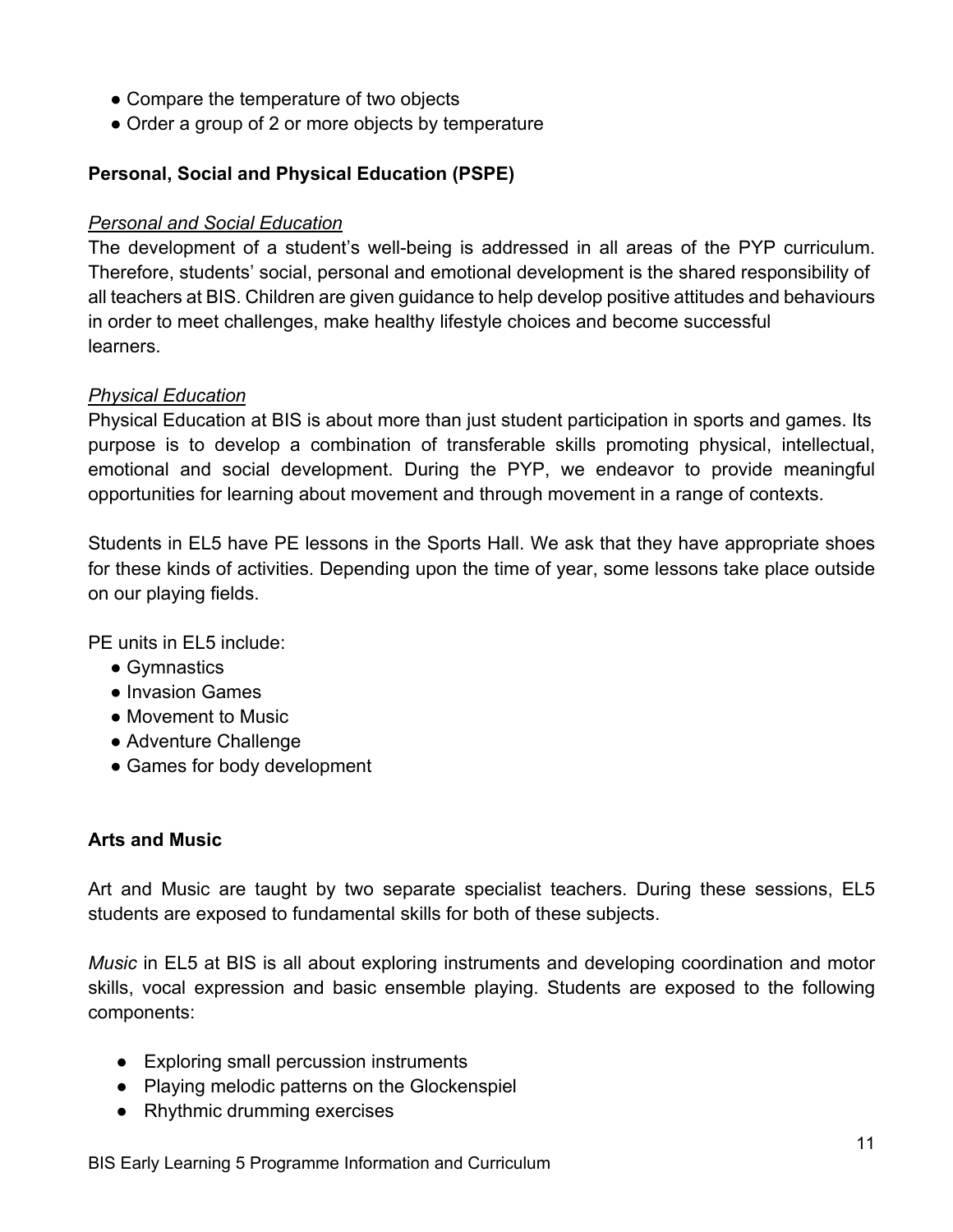- Vocal exercises including Solfege (Do, Re, Mi,...)
- Exploring 'Stories and Music' (Drama)
- Performing

#### **Assessment and Reporting**

In the PYP, assessment is integral to all teaching and learning. We use assessment data to inform our planning. This enables us to differentiate our programme so that each student is included, engaged and challenged at their own level.

Teachers use a range of assessment strategies and tools for formative (assessment FOR learning) and summative (assessment OF learning) assessments. Students are also involved in learning how to assess, and reflect on, their own and others' work.

In EL5 formative assessment is recorded in Tapestry. This is an online assessment, journal and reporting tool. Teachers use it to record student progress, and to plan for their next steps in learning. Parents log on to see and respond to examples of their children's learning.

#### **Annual Reporting Cycle**

There are several opportunities each year for parents to be informed about their child's progress at school. In addition to the scheduled conferences, parents are encouraged to engage in open conversations with their child's teachers throughout the year, and can make appointments to speak with the teachers whenever they so wish. Teachers may also request additional meetings with parents if needed. Parents are also kept up to date through regular posts on the digital portfolios, Seesaw and Tapestry.

Scheduled reporting times are:

| October | Students in Early Learning will participate in a three-way meeting with the teacher<br>and parent to establish learning goals for the year. |
|---------|---------------------------------------------------------------------------------------------------------------------------------------------|
| January | Parent/teacher conferences are scheduled where you can discuss the progress<br>your child is making.                                        |
| May     | Parents are invited in for a student-led conference whereby each student will talk<br>through their learning progress with their parents.   |
| June    | At the end of the year, parents receive a formal written report for the academic year.                                                      |